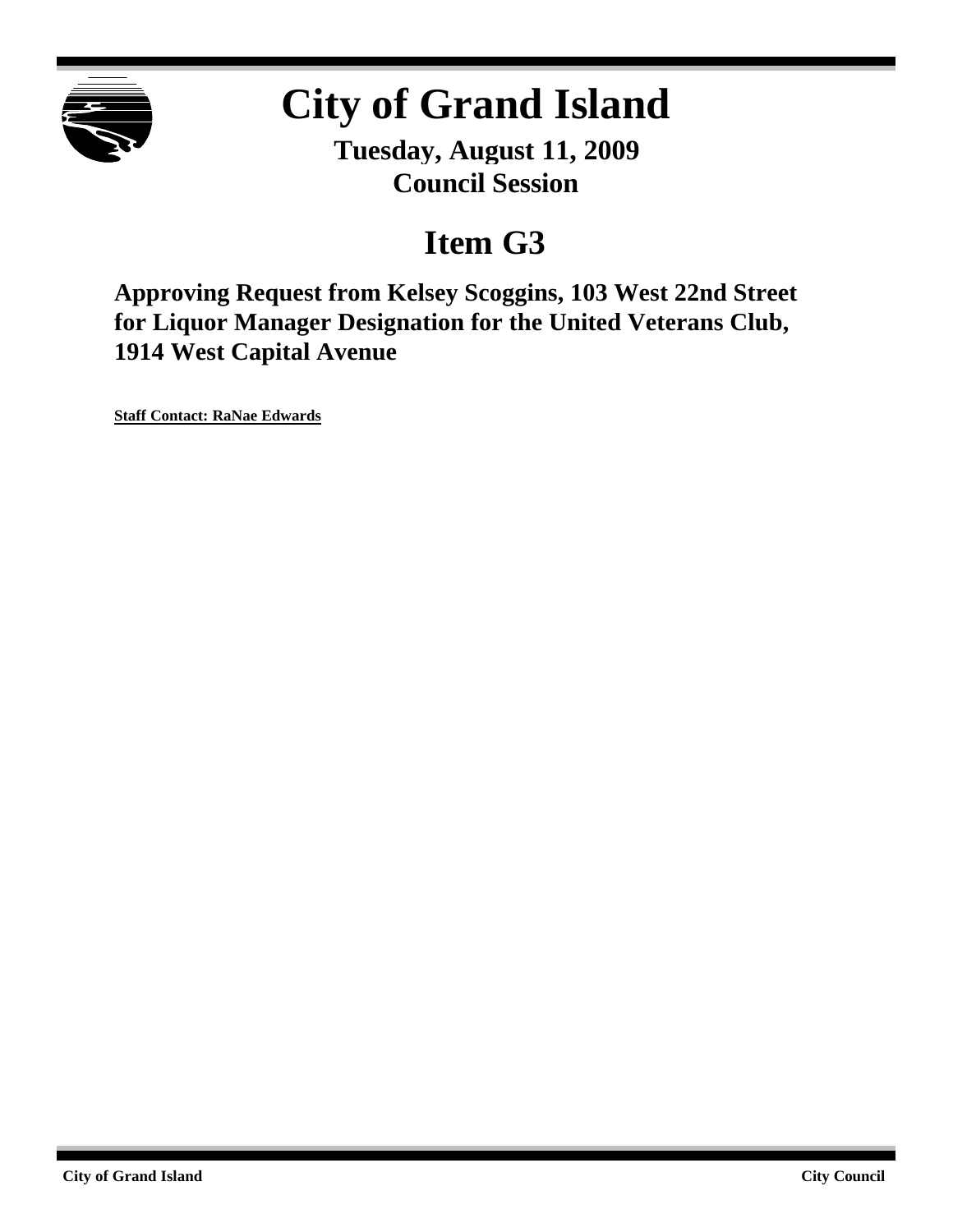## **Council Agenda Memo**

| From:           | RaNae Edwards, City Clerk                                                                                                                  |  |  |
|-----------------|--------------------------------------------------------------------------------------------------------------------------------------------|--|--|
| <b>Meeting:</b> | August 11, 2009                                                                                                                            |  |  |
| Subject:        | Request from Kelsey Scoggins, 103 West 22nd Street for<br>Liquor Manager Designation for United Veterans Club,<br>1914 West Capital Avenue |  |  |
| Item $\#$ 's:   | $G-3$                                                                                                                                      |  |  |
| $Presenter(s):$ | RaNae Edwards, City Clerk                                                                                                                  |  |  |

### **Background**

Kelsey Scoggins, 103 West  $22<sup>nd</sup>$  Street has submitted an application with the City Clerk's Office for a Liquor Manager Designation in conjunction with the Class "C-08618" Liquor License for United Veterans Club, 1914 West Capital Avenue.

This application has been reviewed by the Police Department and City Clerk's Office.

### **Discussion**

City Council action is required and forwarded to the Nebraska Liquor Control Commission for issuance of all liquor manager designations. All departmental reports have been received. See attached Police Department report.

## **Alternatives**

It appears that the Council has the following alternatives concerning the issue at hand. The Council may:

- 1. Approve the request.
- 2. Forward the request with no recommendation.
- 3. Take no action on the request.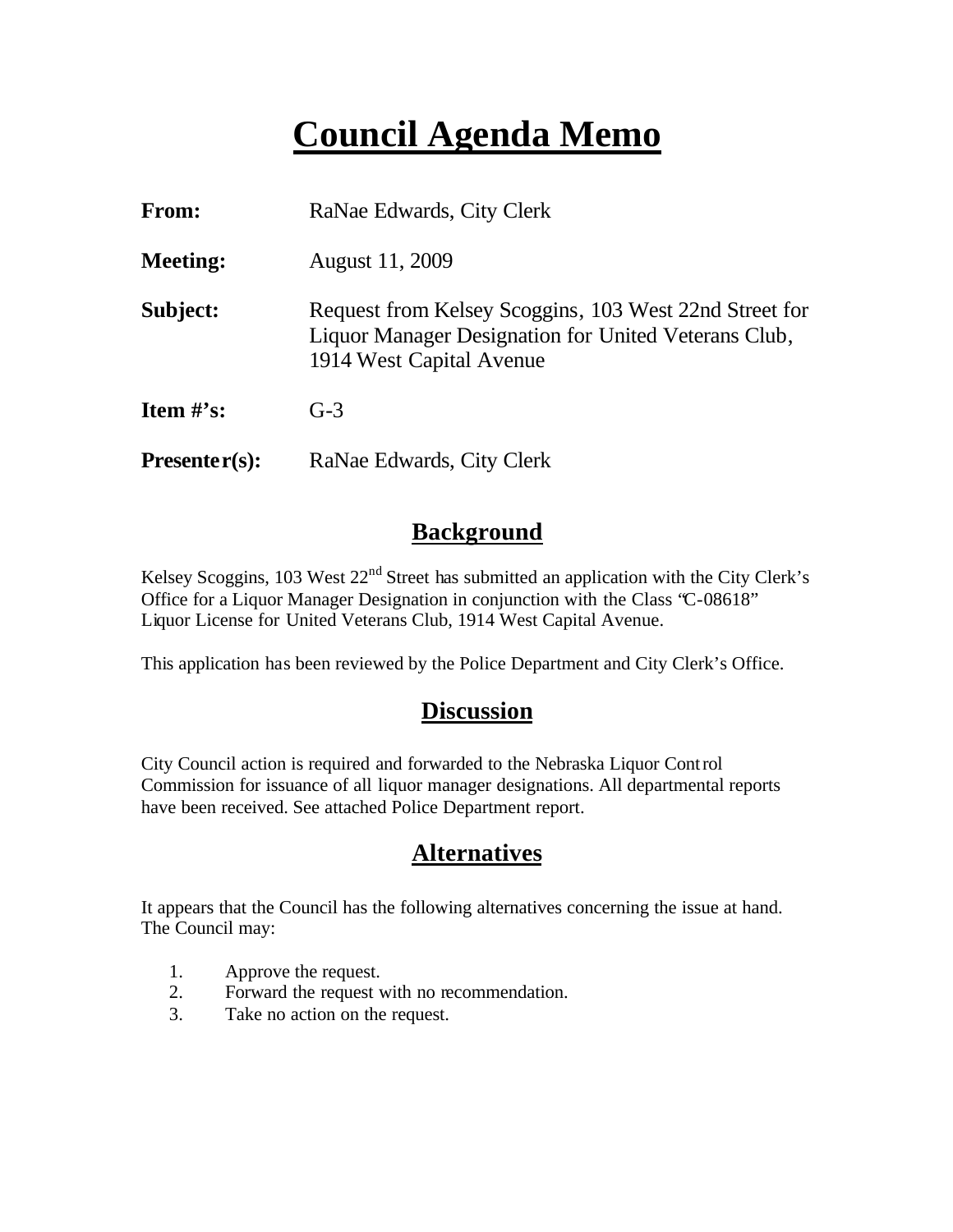## **Recommendation**

City Administration recommends that the Council approve the request for Liquor Manager Designation.

## **Sample Motion**

Move to approve the request fromKelsey Scoggins, 103 West 22nd Street for Liquor Manager Designation in conjunction with the Class "C-08618" Liquor License for United Veterans Club, 1914 West Capital Avenue with the stipulation that Ms. Scoggins complete a state approved alcohol server/seller training program.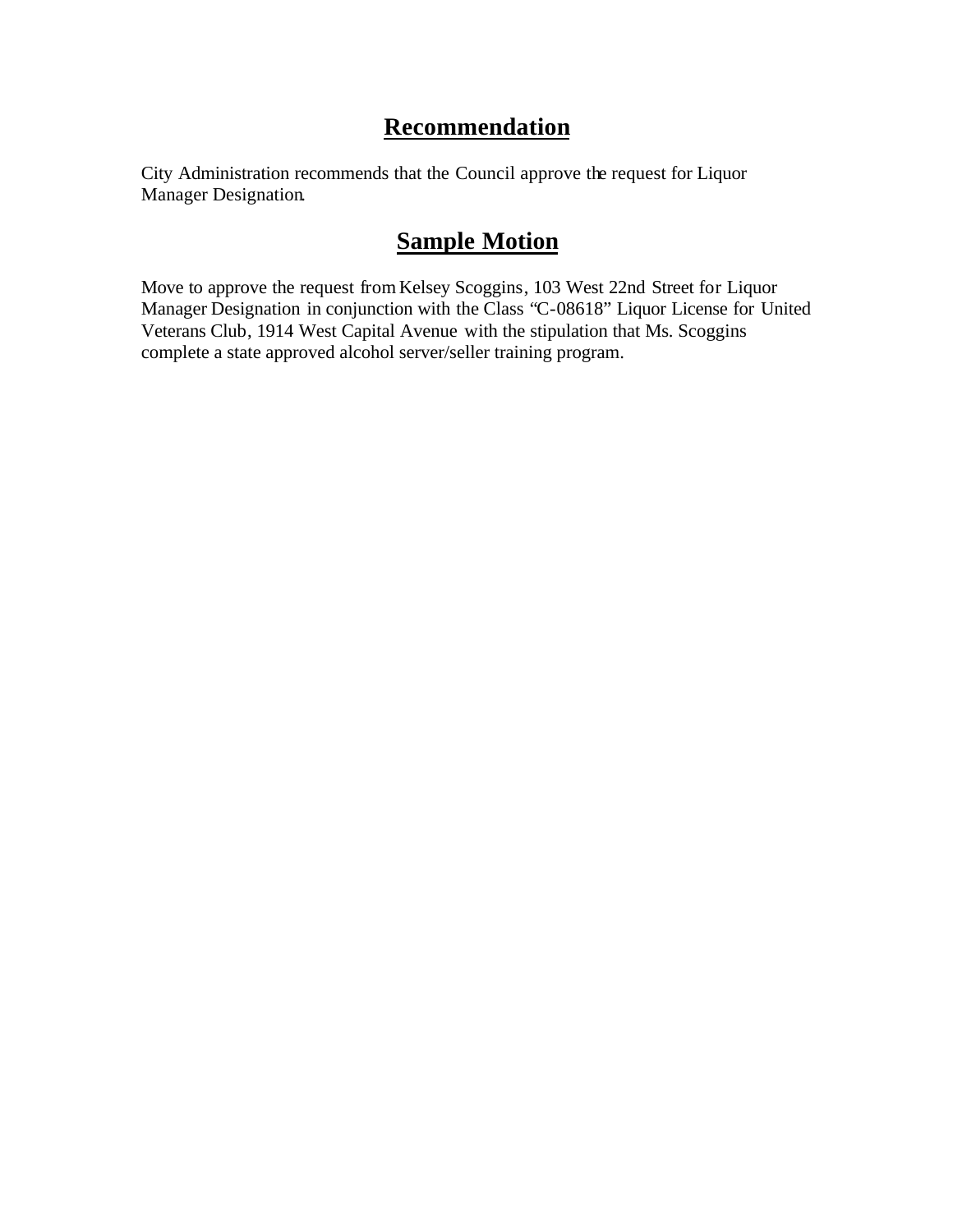| 07/31/09<br>15:41                                                                                                                                                                                                                                | Grand Island Police Dept.<br>LAW INCIDENT TABLE                                                                                                                                                        | 450<br>Page:<br>$\overline{1}$ |
|--------------------------------------------------------------------------------------------------------------------------------------------------------------------------------------------------------------------------------------------------|--------------------------------------------------------------------------------------------------------------------------------------------------------------------------------------------------------|--------------------------------|
| City<br>Occurred after<br>Occurred before<br>When reported<br>Date disposition declared : 07/31/2009<br>Incident number<br>Primary incident number<br>Incident nature<br>Incident address<br>State abbreviation<br>ZIP Code<br>Contact or caller | : Grand Island<br>: 14:55:20 07/31/2009<br>: 14:55:20 07/31/2009<br>: 14:55:20 07/31/2009<br>: L09074982<br>: Liquor Lic Inv Liquor License Investigation<br>: 1914 Capital Ave W<br>$:$ NE<br>: 68803 |                                |
| Complainant name number<br>Area location code<br>Received by<br>How received<br>Agency code<br>Responsible officer<br>Offense as Taken<br>Offense as Observed<br>Disposition                                                                     | : PCID  Police - CID<br>: Vitera D<br>: T Telephone<br>: GIPD Grand Island Police Department<br>: Vitera D<br>: ACT Active                                                                             |                                |
| Misc. number<br>Geobase address ID<br>Long-term call ID<br>Clearance Code<br>Judicial Status<br>= = = = = = = = = = = = =                                                                                                                        | 3478<br>: CL Case Closed<br>NCI<br>Non-criminal Incident<br>$\equiv$ $\equiv$ $\equiv$ $\equiv$ $\equiv$ $\equiv$                                                                                      |                                |

#### INVOLVEMENTS:

NM 92587 07/31/09 Scoggins, Kelsey Liquor Manger<br>NM 103032 07/31/09 United Veterans Club, Business

LAW INCIDENT NARRATIVE:

Liquor Manager Application for Kelsey Scoggins at the United Veterans' Club

#### LAW INCIDENT RESPONDERS DETAIL:

Se Responding offi Unit n Unit number 1 Vitera D 318 Vitera D

#### LAW SUPPLEMENTAL NARRATIVE:

|  | Seq Name   |  | Date |                     |  |
|--|------------|--|------|---------------------|--|
|  |            |  |      |                     |  |
|  | 1 Vitera D |  |      | 15:02:10 07/31/2009 |  |